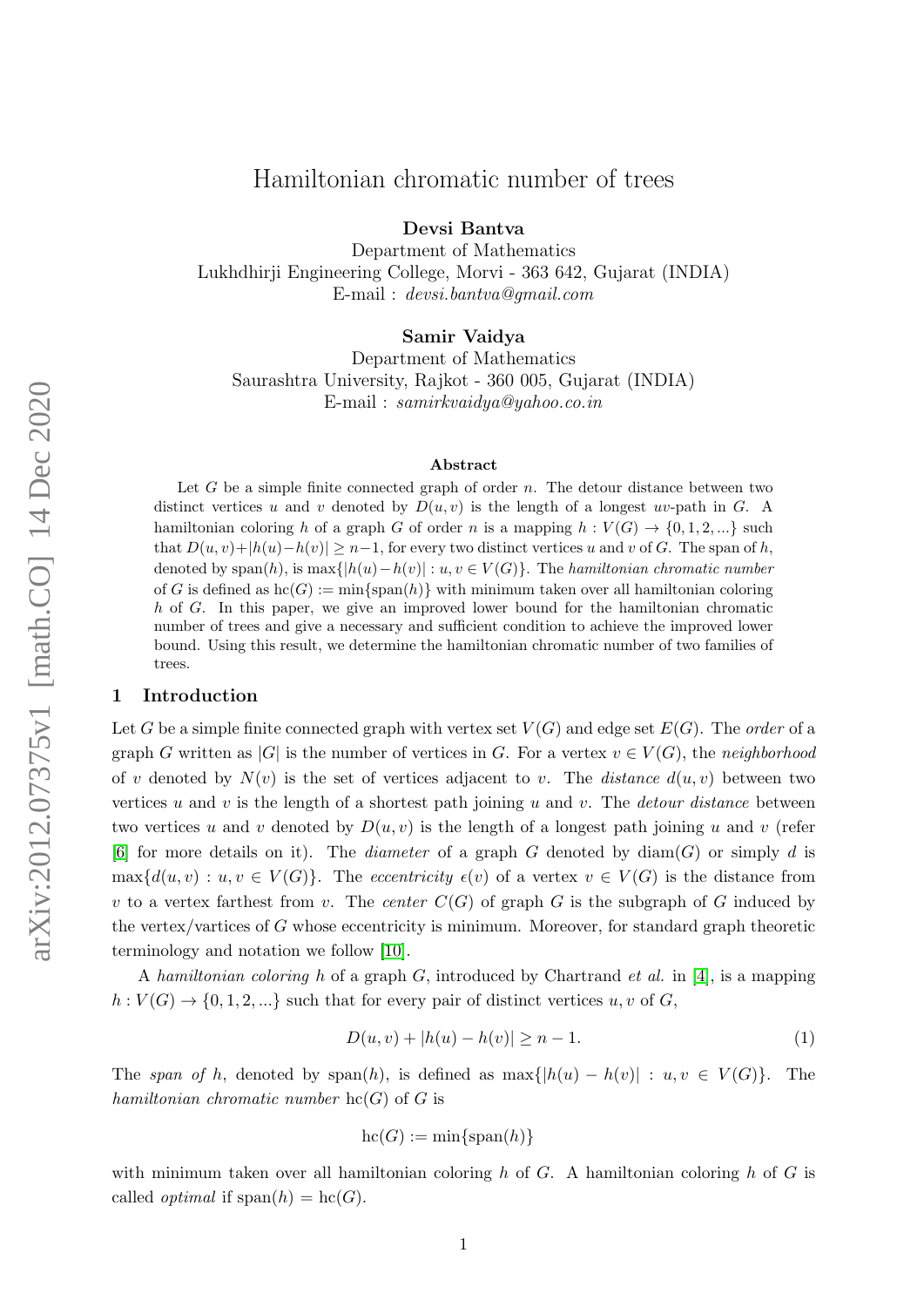It is clear from definition that if  $G$  contains a hamiltonian  $uv$ -path between two distinct vertices u and v then the same color can be assigned to both u and v. Hence, a graph  $G$ is hamiltonian-connected if and only if G can be hamiltonian colored by a single color. In [\[4\]](#page-10-2), Chartrand *et al.* proved that for any two integers j and n with  $2 \leq j \leq (n+1)/2$  and  $n \geq 6$ , there is a hamiltonian graph of order n with hamiltonian chromatic number  $n - j$ . Thus the hamiltonian chromatic number of a connected graph  $G$  measures how close  $G$  is to being hamiltonian-connected. Without loss of generality we allow 0 as a color in the definition of the hamiltonian coloring, then the *span* of any hamiltonian coloring  $h$  is the maximum integer used for coloring while in [\[4,](#page-10-2) [5,](#page-10-3) [9\]](#page-10-4) only positive integers are used as colors. Therefore, the hamiltonian chromatic number defined in this article is one less than that defined in [\[4,](#page-10-2) [5,](#page-10-3) [9\]](#page-10-4) and hence we will make necessary adjustment when we present the results of  $[4, 5, 9]$  $[4, 5, 9]$  $[4, 5, 9]$  in this article.

The hamiltonian chromatic number was introduced by Chartrand *et al.* in [\[4\]](#page-10-2) as a variation of radio antipodal coloring of graphs but it is less explored compare to it. A very few results presented by researchers for hamiltonian chromatic number of graphs. The hamiltonian chromatic number of some well-known graph families is determined by Chartrand  $et$  al. in [\[4\]](#page-10-2) which are as follows:  $\mathrm{hc}(K_n) = 0$  for  $n \ge 1$ ,  $\mathrm{hc}(C_n) = n-3$  for  $n \ge 3$ ,  $\mathrm{hc}(K_{1,n-1}) = (n-2)^2$  for  $n \ge 3$ ,  $\mathrm{hc}(K_{r,r}) = r - 1$  for  $r \geq 1$ ,  $\mathrm{hc}(K_{r,s}) = (s - 1)^2 - (r - 1)^2 - 1$  for  $2 \leq r < s$  and gave an upper bound for  $\text{hc}(P_n)$ . However, it is noted that  $\text{hc}(P_n)$  is same as radio antipodal number  $\text{ac}(P_n)$ which is determined in  $[7]$ . They proved that if T is a spanning tree of a connected graph G then  $\mathrm{hc}(G) \leq \mathrm{hc}(T)$  and for any tree T of order  $n \geq 2$ ,  $\mathrm{hc}(T) \leq (n-2)^2$ . They also proved that for any two integers j and n with  $2 \le j \le (n+1)/2$  and  $n \ge 6$ , there is a hamiltonian graph of order *n* with hamiltonian chromatic number  $n - j$ . In [\[5\]](#page-10-3), the same group of authors gave a lower bound for circumference of  $G$  (the circumference of a graph  $G$  is the length of a longest cycle in  $G$ ) is given in terms of the number of vertices that receive colors between two specified colors in a hamiltonian coloring of G. The authors also proved that for a connected graph G of order  $n \geq 3$ , if  $(n+2)/2$  vertices receive the same color in a hamiltonian coloring then G is hamiltonian. In  $[9]$ , Shen *et al.* determined the hamiltonian chromatic number of graph  $G$ with  $\max\{D(u, v): u, v \in V(G), u \neq v\} \leq n/2$  and illustrated the result with a special class of caterpillars and double stars.

This paper is organized as follows. In section [2,](#page-1-0) we define all necessary terms, notations and terminologies for present work. In section [3,](#page-3-0) we give improved lower bound for the hamiltonian chromatic number of trees and present a necessary and sufficient condition to achieve the improved lower bound. We determine the hamiltonian chromatic number of two families of trees in section [4.](#page-5-0) In this section, we show that for a special type of broom trees (see section [4.2](#page-8-0) for definition and detail on it) the lower bound given in present work is better than one given in [\[3,](#page-10-6) Theorem 4]. We explain the strength of our results in concluding remarks section.

# <span id="page-1-0"></span>2 Preliminaries

A tree T is a connected graph that contains no cycle. In  $[8]$  and later used in [\[2\]](#page-10-8), the weight of T from  $v \in V(T)$  is defined as  $w_T(v) = \sum_{u \in V(T)} d(u, v)$  and the weight of T as  $w(T) =$  $\min\{w_T(v): v \in V(T)\}\.$  A vertex  $v \in V(T)$  is a weight center of T if  $w_T(v) = w(T)$ . Denote the set of wight centers of T by  $W(T)$ . It was proved in [\[8\]](#page-10-7) that every tree T has either one or two weight centers, and T has two weight centers, say  $W(T) = \{w, w'\}$ , if and only if w and w' are adjacent and  $T - \{ww'\}$  consists of two equal-sized components. We set  $W(T) = \{w\}$  as a root if T has only one weight center w and  $W(T) = \{w, w'\}$  as a root if T has two adjacent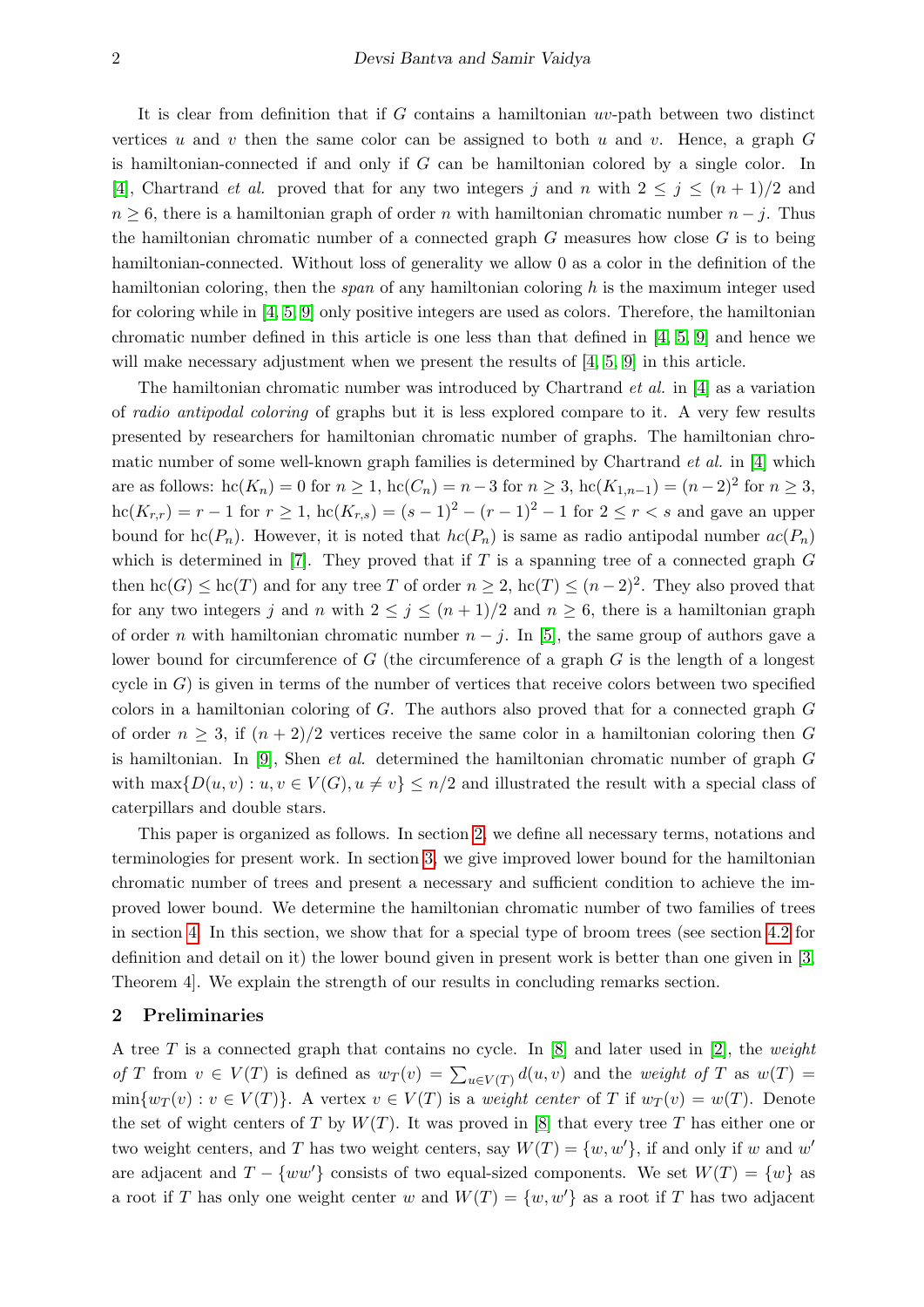weight centers  $w$  and  $w'$ . In either case, if a vertex  $u$  is on the path joining weight center and a vertex  $v \in V(T)$  then u is called ancestor of v and v is called descendent of u. If u is ancestor of v which is adjacent to v then u is called parent of v and v is called a *child* of u. The subtree induced by a child u of a weight center and all descendent of u is called branch at u. Two branches are called different if they are at two vertices adjacent to the same weight center, and opposite if they are at two vertices adjacent to different weight centers. Note that the concept of opposite branches occurs only when  $T$  has two weight centers.

Define

$$
\mathcal{L}(u) := \min\{D(u, w) : w \in W(T)\}, u \in V(T)
$$

to indicate the *detour level* of u in T. Define the *total detour level of* T as

$$
\mathcal{L}_W(T) := \sum_{u \in V(T)} \mathcal{L}(u).
$$

For any  $u, v \in V(T)$ , define

 $\phi(u, v) := \max{\{\mathcal{L}(t) : t \text{ is a common ancestor of } u \text{ and } v\}},$ 

$$
\delta(u, v) := \begin{cases} 1, & \text{If } W(T) = \{w, w'\} \text{ and } uv\text{-path contains the edge } w w', \\ 0, & \text{otherwise.} \end{cases}
$$

**Lemma 2.1.** Let T be a tree with diameter  $d \geq 2$ . Then for any  $u, v \in V(T)$ , the following hold:

- (a)  $\phi(u, v) \geq 0$ ;
- (b)  $\phi(u, v) = 0$  if and only if u and v are in different or opposite branches;
- (c)  $\delta(u, v) = 1$  if and only if T has two weight centers and u and v are in opposite branches.
- (d) the detour distance  $D(u, v)$  in T between u and v can be expressed as

$$
D(u, v) = \mathcal{L}(u) + \mathcal{L}(v) - 2\phi(u, v) + \delta(u, v).
$$
\n(2)

Note that the detour distance  $D(u, v)$  is same as the ordinary distance  $d(u, v)$  between any two vertices u and v in a tree  $T$  but we continue to use this terminology to remain consistent with concept of hamiltonian coloring in general.

Define

$$
\zeta(T) := \begin{cases} 0, & \text{if } W(T) = \{w\}, \\ 1, & \text{if } W(T) = \{w, w'\}, \end{cases}
$$

and

$$
\zeta'(T) := 1 - \zeta(T).
$$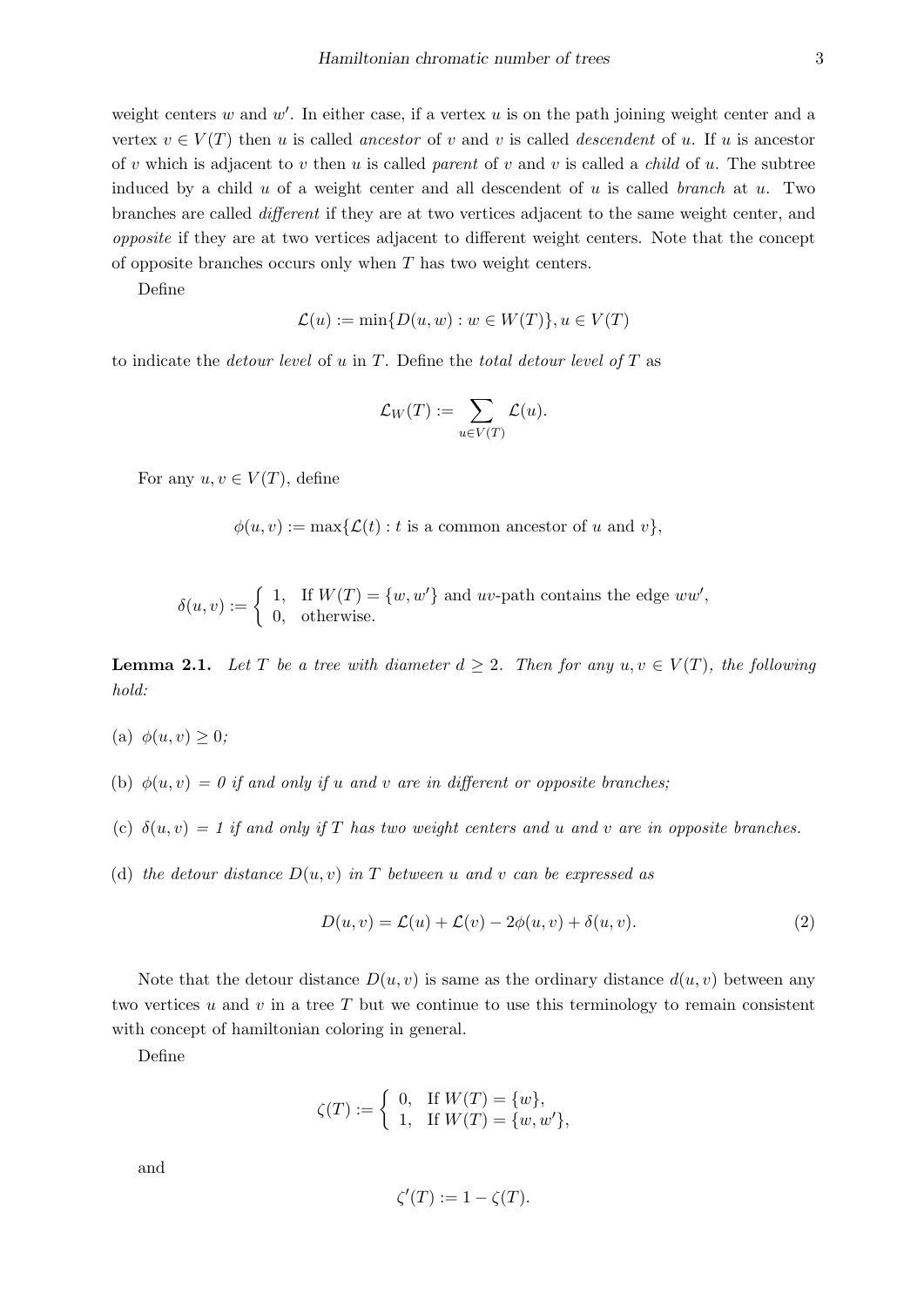#### <span id="page-3-0"></span>3 A lower bound for  $hc(T)$

In this section, we continue to use terms, notations and terminologies defined in previous section.

A hamiltonian coloring h of a tree T is injective if T has at least one vertex of degree 3, that is,  $T$  is not a path as in this case no two vertices of trees contain hamiltonian path. So we assume all trees with at least one vertex of degree 3 through out this discussion unless otherwise specified. Observe that a hamiltonian coloring h on  $V(T)$ , induces an ordering of  $V(T)$ , which is a line-up of the vertices with increasing images. We denote this ordering by  $V(G) = \{x_0, x_1, x_2, ..., x_{n-1}\}\$  with

$$
0 = h(x_0) < h(x_1) < \ldots < h(x_{n-1}) = \text{span}(h).
$$

The next result gives a lower bound for the hamiltonian chromatic number of trees.

<span id="page-3-7"></span>**Theorem 3.1.** Let T be a tree of order  $n \geq 4$  and  $\Delta(T) \geq 3$ . Then

<span id="page-3-5"></span>
$$
hc(T) \ge (n-1)(n-1 - \zeta(T)) + \zeta'(T) - 2\mathcal{L}_W(T). \tag{3}
$$

The proof is similar to that of [\[3,](#page-10-6) Theorem 4] except only one change which is  $\mathcal{L}(T)$  is replaced by  $\mathcal{L}_W(T)$  but it should be noted that technically this lower bound is more useful than one given in [\[3,](#page-10-6) Theorem 4]. We support this fact by giving an example in section 4.

<span id="page-3-6"></span>**Theorem 3.2.** Let T be a tree of order  $n \geq 4$  and  $\Delta(T) \geq 3$ . Then

<span id="page-3-1"></span>
$$
hc(T) \ge (n-1)(n-1 - \zeta(T)) + \zeta'(T) - 2\mathcal{L}_W(T)
$$
\n(4)

holds if and only if there exist an ordering  $\{x_0, x_1, \ldots, x_{n-1}\}$  of the vertices of T, with  $\mathcal{L}(x_0)$  = 0 and  $\mathcal{L}(x_{n-1}) = 1$  when  $W(T) = \{w\}$  and  $\mathcal{L}(x_0) = \mathcal{L}(x_{n-1}) = 0$  when  $W(T) = \{w, w'\}$ , such that for all  $0 \leq i < j \leq n-1$ ,

<span id="page-3-2"></span>
$$
D(x_i, x_j) \ge \sum_{t=i}^{j-1} \left( \mathcal{L}(x_t) + \mathcal{L}(x_{t+1}) \right) - (j-i)(n-1-\zeta(T)) + (n-1). \tag{5}
$$

Moreover, under this condition the mapping h defined by

<span id="page-3-3"></span>
$$
h(x_0) = 0 \tag{6}
$$

<span id="page-3-4"></span>
$$
h(x_{i+1}) = h(x_i) + n - 1 - \zeta(T) - \mathcal{L}(x_i) - \mathcal{L}(x_{i+1}).
$$
\n(7)

*Proof.* Necessity: Suppose that [\(4\)](#page-3-1) holds. Let h be an optimal hamiltonian coloring of T then h induces an ordering of vertices of T, say  $0 = h(x_0) < h(x_1) < \ldots < h(x_{n-1})$ . The span of h is span(h) = hc(T) =  $(n-1)(n-1-\zeta(T)) + \zeta'(T) - 2\mathcal{L}_W(T)$ . Note that this is possible if equality holds in [\(1\)](#page-0-0) together with (a)  $\mathcal{L}(x_0) = 0$ ,  $\mathcal{L}(x_{n-1}) = 1$  and  $\phi(x_i, x_{i+1}) = \delta(x_i, x_{i+1})$ = 0 when T has only one weight center, (b)  $\mathcal{L}(x_0) = \mathcal{L}(x_{n-1}) = 0$  and  $\phi(x_i, x_{i+1}) = 0$  and  $\delta(x_i, x_{i+1}) = 1$  when T has two adjacent weight centers. Note that this turn the definition of hamiltonian coloring  $h(x_{i+1}) - h(x_i) = n - 1 - D(x_i, x_{i+1})$  to  $h(x_0) = 0$  and  $h(x_{i+1}) =$  $h(x_i) + n - 1 - \zeta(T) - \mathcal{L}(x_i) - \mathcal{L}(x_{i+1})$  for  $0 \le i \le n-2$ . Moreover, for any two vertices  $x_i$  and  $x_j$  (without loss of generality, assume  $j > i$ ), summing the latter equality for index i to j, we have

$$
h(x_j) - h(x_i) = \sum_{t=i}^{j-1} [n-1 - \zeta(T) - \mathcal{L}(x_t) - \mathcal{L}(x_{t+1})].
$$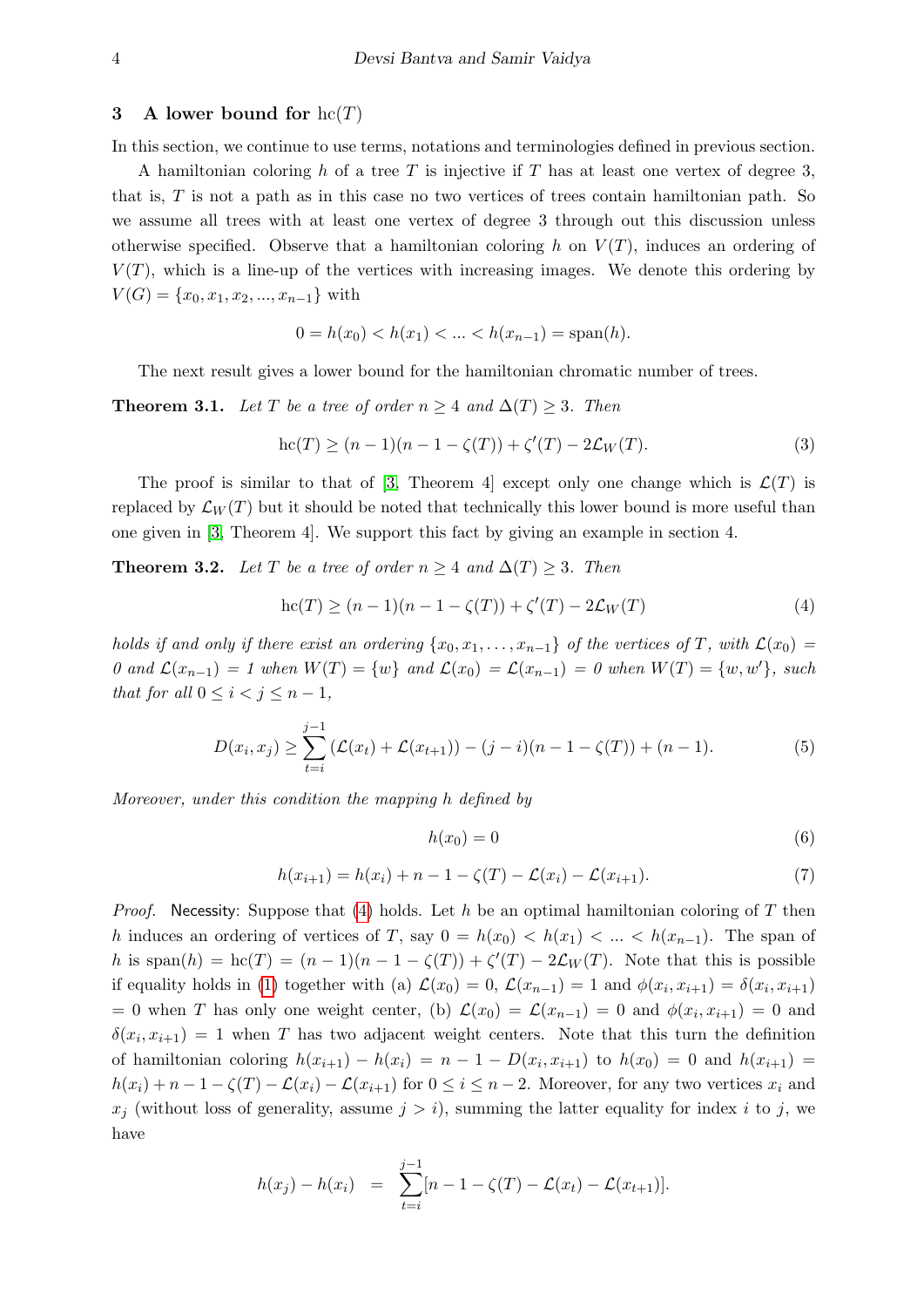Now h is a hamiltonian coloring so that  $h(x_j) - h(x_i) \geq n - 1 - D(x_i, x_j)$  which turn the above equation in the following form.

$$
D(x_i, x_j) \geq \sum_{t=i}^{j-1} [\mathcal{L}(x_t) + \mathcal{L}(x_{t+1})] - (j-i)(n-1-\zeta(T)) + (n-1).
$$

Sufficiency: Suppose that an ordering  $\{x_0, x_1, \ldots, x_{n-1}\}$  of vertices of T satisfies [\(5\)](#page-3-2), and h is defined by [\(6\)](#page-3-3) and [\(7\)](#page-3-4) together with  $\mathcal{L}(x_0) = 0$ ,  $\mathcal{L}(x_{n-1}) = 1$  when  $W(T) = \{w\}$  and  $\mathcal{L}(x_0) =$  $\mathcal{L}(x_{n-1}) = 0$  when  $W(T) = \{w, w'\}.$  Note that it is enough to prove that h is a hamiltonian coloring with span equal to the right-hand side of [\(4\)](#page-3-1). Let  $x_i$  and  $x_j$  ( $j > i$ ) be two arbitrary vertices then by [\(7\)](#page-3-4), we have

$$
h(x_j) - h(x_i) = (j - i)(n - 1 - \zeta(T)) - \sum_{t=i}^{j-1} [\mathcal{L}(x_t) + \mathcal{L}(x_{t+1})]
$$

Now an ordering satisfies [\(5\)](#page-3-2) which turn the above equation in the following form which shows that  $h$  is a hamiltonian coloring.

$$
h(x_j) - h(x_i) \ge n - 1 - D(x_i, x_j).
$$

The span of  $h$  is given by

$$
\text{span}(h) = h(x_{n-1}) - h(x_0)
$$
\n
$$
= \sum_{i=0}^{n-2} (h(x_{i+1}) - h(x_i))
$$
\n
$$
= (n-1)(n-1-\zeta(T)) - \sum_{i=0}^{n-2} (\mathcal{L}(x_i) + \mathcal{L}(x_{i+1}))
$$
\n
$$
= (n-1)(n-1-\zeta(T)) - 2\mathcal{L}_W(T) + \mathcal{L}(x_0) + \mathcal{L}(x_{n-1})
$$
\n
$$
= (n-1)(n-1-\zeta(T)) + \zeta'(T) - 2\mathcal{L}_W(T)
$$

which complete the proof.

Note that the following results gives sufficient conditions with optimal hamiltonian coloring for the equality in [\(3\)](#page-3-5). Note that these results are identical with [\[3,](#page-10-6) Theorem 5] and [\[3,](#page-10-6) Corollary 1 when  $W(T) = C(T)$  for a tree T. But it should be note that these results are more efficient than [\[3,](#page-10-6) Theorem 5] and [\[3,](#page-10-6) Corollary 1] (see the case of broom trees in section 4.2).

**Theorem 3.3.** Let T be a tree of order  $n \geq 4$  and  $\Delta(T) \geq 3$ . Then

$$
hc(T) = (n - 1)(n - 1 - \zeta(T)) + \zeta'(T) - 2\mathcal{L}_W(T)
$$
\n(8)

holds if there exist an ordering  $\{x_0, x_1, \ldots, x_{n-1}\}$  of the vertices of T such that for all  $0 \leq i \leq$  $n-2,$ 

(a) 
$$
\mathcal{L}(x_0) + \mathcal{L}(x_{n-1}) = 1
$$
 when  $W(T) = \{w\}$  and  $\mathcal{L}(x_0) + \mathcal{L}(x_{n-1}) = 0$  when  $W(T) = \{w, w'\},$ 

(b)  $x_i$  and  $x_{i+1}$  are in different branches when  $W(T) = \{w\}$  and in opposite branches when  $W(T) = \{w, w'\},\,$ 

 $\Box$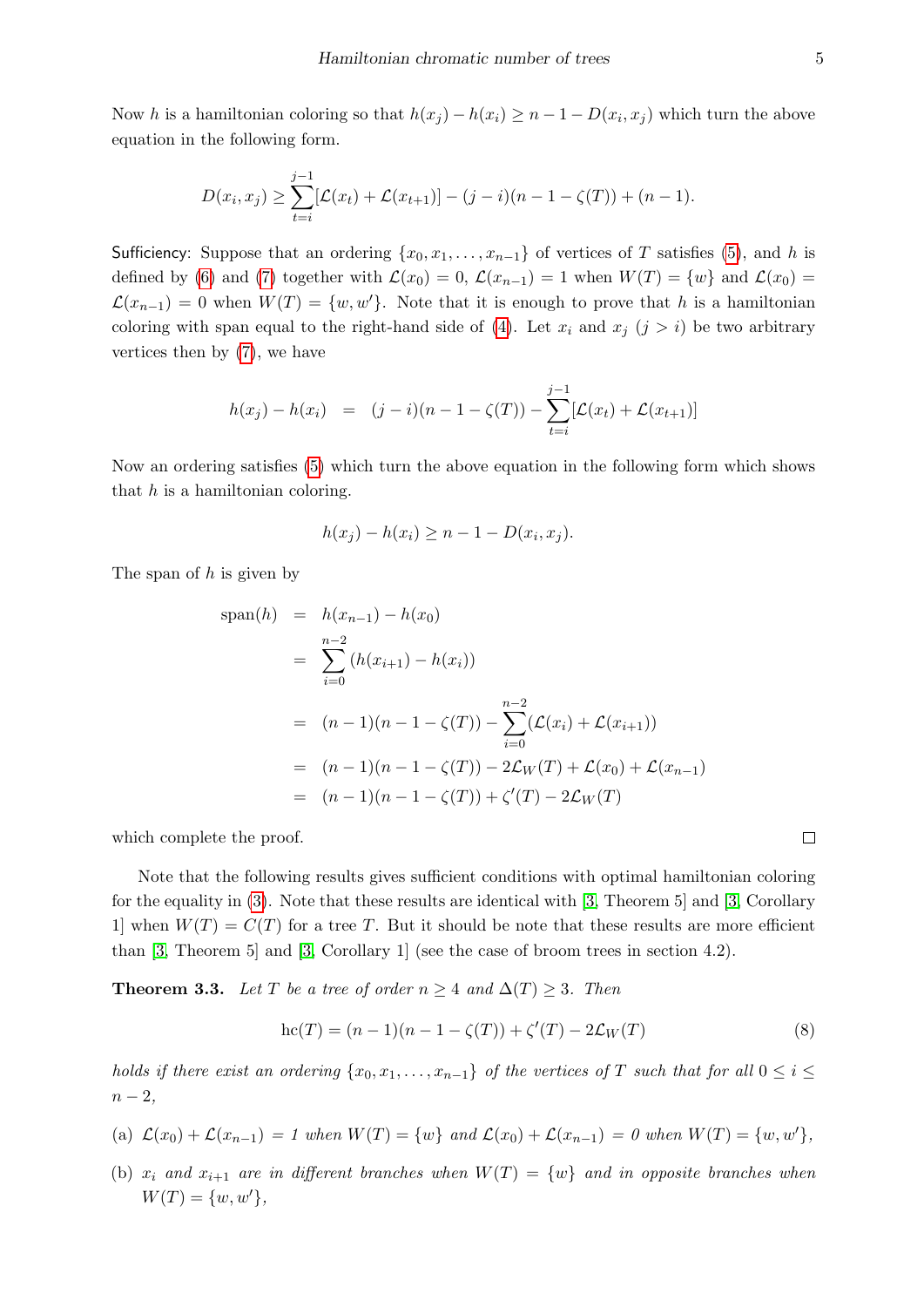(c)  $D(x_i, x_{i+1}) \leq n/2$ .

Moreover, under these conditions the mapping h defined by  $(6)$  and  $(7)$  is an optimal hamiltonian coloring of T.

*Proof.* Suppose there exist an ordering  $\{x_0, x_1, \ldots, x_{n-1}\}$  of vertices of T such that (a), (b) and (c) holds and h is defined by  $(6)$  and  $(7)$ . By Theorem [3.2,](#page-3-6) it is enough to prove that an ordering  $\{x_0, x_1, \ldots, x_{n-1}\}\$  satisfies [\(5\)](#page-3-2). Let  $x_i$  and  $x_j$  be two arbitrary vertices, where  $0 \le i < j \le n-1$ . Without loss of generality, we assume that  $j - i \geq 2$  and for simplicity let the right-hand side of [\(5\)](#page-3-2) is  $x_{i,j}$ . Then, we obtain

$$
x_{i,j} = \sum_{t=i}^{j-1} [\mathcal{L}(x_t) + \mathcal{L}(x_{t+1})] - (j-i)(n-1-\zeta(T)) + (n-1)
$$
  
\n
$$
\leq (j-i)(n/2 - \zeta(T)) - (j-i)(n-1-\zeta(T)) + (n-1)
$$
  
\n
$$
= (j-i)(1-n/2) + (n-1)
$$
  
\n
$$
\leq 2(1-n/2) + (n-1)
$$
  
\n
$$
= 1 \leq D(x_i, x_j)
$$

which completes the proof.

For a tree T of order n, if  $\max\{d(u, v): u, v \in V(T), u \neq v\} \leq n/2$  then such a tree T is called a tree with maximum distance bound  $n/2$  or  $DB(n/2)$  tree.

<span id="page-5-1"></span>Corollary 3.4. Let T be a  $DB(n/2)$  tree of order  $n \geq 4$  and  $\Delta(T) \geq 3$ . Then

$$
hc(T) = (n - 1)(n - 1 - \zeta(T)) + \zeta'(T) - 2\mathcal{L}_W(T)
$$
\n(9)

holds if and only if there exist an ordering  $\{x_0, x_1, \ldots, x_{n-1}\}$  of the vertices of T such that for all  $0 \leq i \leq n-2$ ,

- (a)  $\mathcal{L}(x_0) + \mathcal{L}(x_{n-1}) = 1$  when  $W(T) = \{w\}$  and  $\mathcal{L}(x_0) + \mathcal{L}(x_{n-1}) = 0$  when  $W(T) = \{w, w'\},$
- (b)  $x_i$  and  $x_{i+1}$  are in different branches when  $W(T) = \{w\}$  and in opposite branches when  $W(T) = \{w, w'\},\$

Moreover, under these conditions the mapping h defined by  $(6)$  and  $(7)$  is an optimal hamiltonian coloring of T.

# <span id="page-5-0"></span>4 Theorem 1 vs [3, Theorem 4]

In this section, we determine the hamiltonian chromatic number of two families of trees namely  $A_d$  and  $B_d$ , where  $d = 2k, 2k+1$  and  $k \ge 1$  be any integer. We show that in case of  $W(T) = C(T)$ , the lower bound for  $\text{hc}(T)$  given in Theorem [3](#page-3-5) and [\[3,](#page-10-6) Theorem 4] are identical but in case of  $W(T) \neq C(T)$  then the lower bound for hc(T) given in Theorem [3](#page-3-5) is better than [\[3,](#page-10-6) Theorem 4. Note that in case of  $A_d$ ,  $W(A_d) = C(A_d)$  but in case of  $B_d$ ,  $W(B_d) \neq C(B_d)$ , where  $d = 2k, 2k + 1.$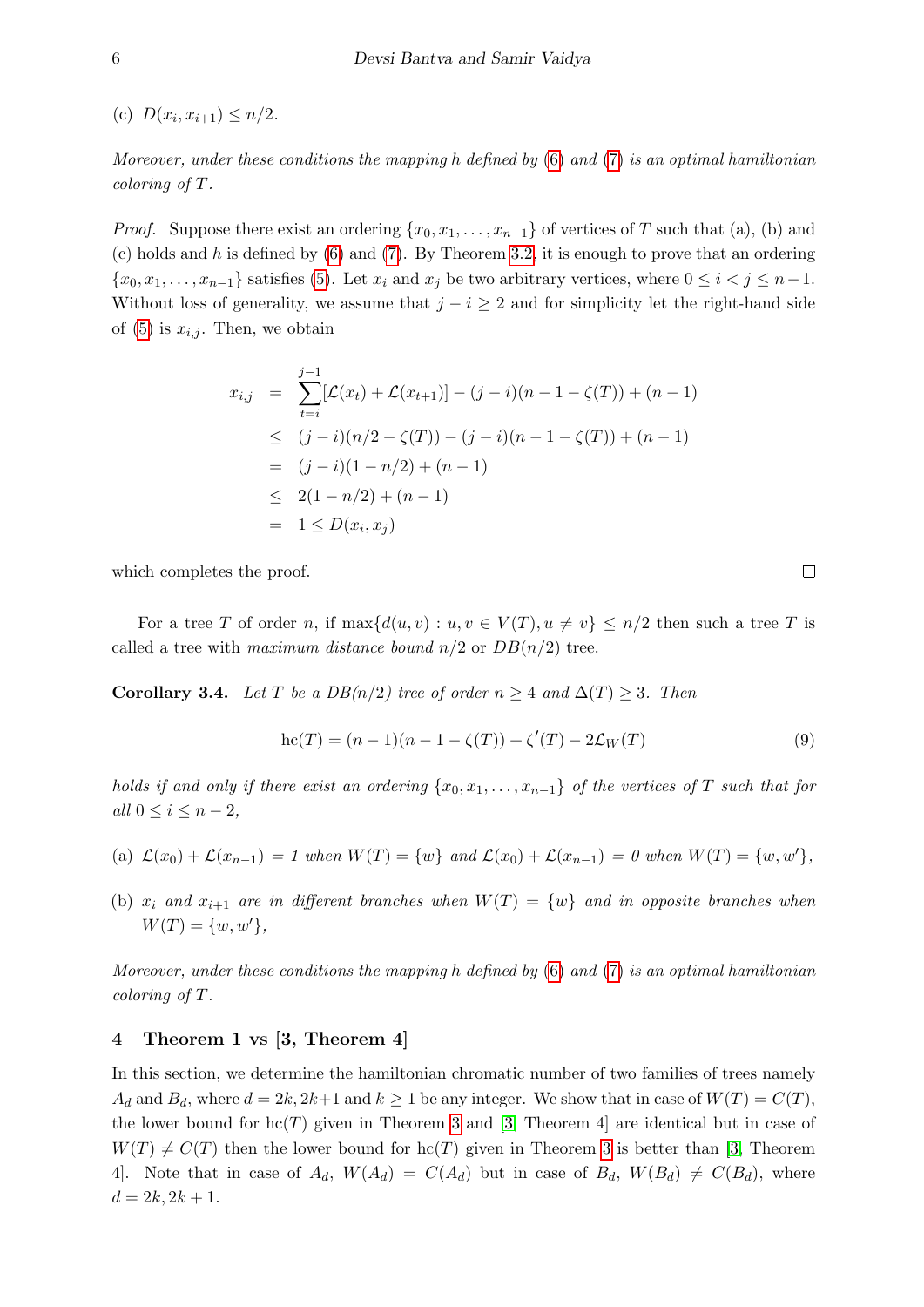## 4.1 Special Trees  $A_{2k}$  and  $A_{2k+1}$

In [\[1\]](#page-10-9), a special class of trees, namely  $A_{2k}$  and  $A_{2k+1}$ , were introduced. The trees  $A_{2k}$  with diameter  $2k-1$  is defined as follows. (a)  $A_2$  is an edge  $K_2$ , (b)  $A_{2k}(k \geq 2)$  is obtained from  $A_{2k-2}$  in the following manner: Add three pendant vertices (two vertical and one horizontal) to the left most and the right most pendant vertices of  $A_{2k-2}$ ; next, add a pendant vertex (vertically) to every other pendant vertex of  $A_{2k-2}$ . In a manner analogous to the above, define the class of trees  $A_{2k+1}(k \geq 1)$  with diameter  $2k$  starting with  $A_3$  which is  $K_{1,4}$ . The trees  $A_{2k}$  and  $A_{2k+1}$  has  $2k^2$  and  $2k(k+1)+1$  vertices respectively. Note that  $|W(A_{2k})|=2$  and  $|W(A_{2k+1})| = 1$ . Denote  $W(A_{2k}) = \{w, w'\}$  and  $W(A_{2k+1}) = \{w\}$ . Moreover, it is clear from definition that  $A_{2k}$  and  $A_{2k+1}$  are  $DB(n/2)$  trees.

**Theorem 4.1.** Let  $k \geq 1$  be any integer. Then

<span id="page-6-2"></span>
$$
\operatorname{hc}(A_d) := \begin{cases} \frac{2}{3}(k-1)(6k^3 + 2k^2 - 4k - 3), & \text{If } d = 2k, \\ \frac{1}{3}k(k+1)(3k^2 + k - 1) + 1, & \text{If } d = 2k + 1. \end{cases} \tag{10}
$$

*Proof.* The order n and the total detour level  $\mathcal{L}_W(A_d)$  of  $A_d$  ( $d = 2k, 2k + 1$ ) are given by

<span id="page-6-0"></span>
$$
n := \begin{cases} 2k^2, & \text{If } d = 2k, \\ 2k(k+1) + 1, & \text{If } d = 2k + 1. \end{cases}
$$
 (11)

<span id="page-6-1"></span>
$$
\mathcal{L}_W(A_d) := \begin{cases} \frac{1}{3}k(k-1)(4k+1), & \text{If } d = 2k, \\ \frac{2}{3}k(k+1)(2k+1), & \text{If } d = 2k+1. \end{cases}
$$
(12)

Substitute [\(11\)](#page-6-0) and [\(12\)](#page-6-1) into [\(3\)](#page-3-5) we obtain the right-hand side of [\(10\)](#page-6-2) is a lower bound for  $\text{hc}(A_d)$  $(d = 2k, 2k + 1)$ . Now we prove that this lower bound is tight and for this purpose it suffices to give a hamiltonian coloring whose span equal to the right-hand side of [\(10\)](#page-6-2). Since  $A_d$  (d =  $2k, 2k+1$ ) are  $DB(n/2)$  tree, by Corollary [3.4](#page-5-1) it is enough to give an ordering  $\{x_0, x_1, \ldots, x_{n-1}\}$ of  $V(A_d)$   $(d = 2k, 2k+1)$  satisfying conditions (a) and (b) of Corollary [3.4](#page-5-1) and the hamiltonian coloring h defined by  $(6)-(7)$  $(6)-(7)$  $(6)-(7)$  is an optimal hamiltonian coloring. For this we consider the following two cases for  $A_d$ .

Case-1:  $d = 2k$ . In this case, note that  $|W(A_{2k})| = 2$  and  $A_{2k}$  has six branches. Denote the branches of  $A_{2k}$  attached to w by  $T_2, T_4, T_6$  and w' by  $T_1, T_3, T_5$  such that  $|T_2| > |T_4| = |T_6|$  and  $|T_1| > |T_3| = |T_5|$ . Define an ordering  $\{x_0, x_1, \ldots, x_{n-1}\}$  of  $V(A_{2k})$  as follows: Let  $x_0 = w$  and  $x_{n-1} = w'$ . For  $1 \leq i \leq n-4k-1$ , let

$$
x_i := \begin{cases} v \in V(T_1), & \text{If } i \text{ is odd,} \\ v \in V(T_2), & \text{If } i \text{ is even.} \end{cases}
$$

For  $n-4k \leq i \leq n-2k-1$ , let

$$
x_i := \begin{cases} v \in V(T_3), & \text{If } i \text{ is odd,} \\ v \in V(T_4), & \text{If } i \text{ is even.} \end{cases}
$$

For  $n-2k \leq i \leq n-2$ , let

$$
x_i := \begin{cases} v \in V(T_5), & \text{If } i \text{ is odd,} \\ v \in V(T_6), & \text{If } i \text{ is even.} \end{cases}
$$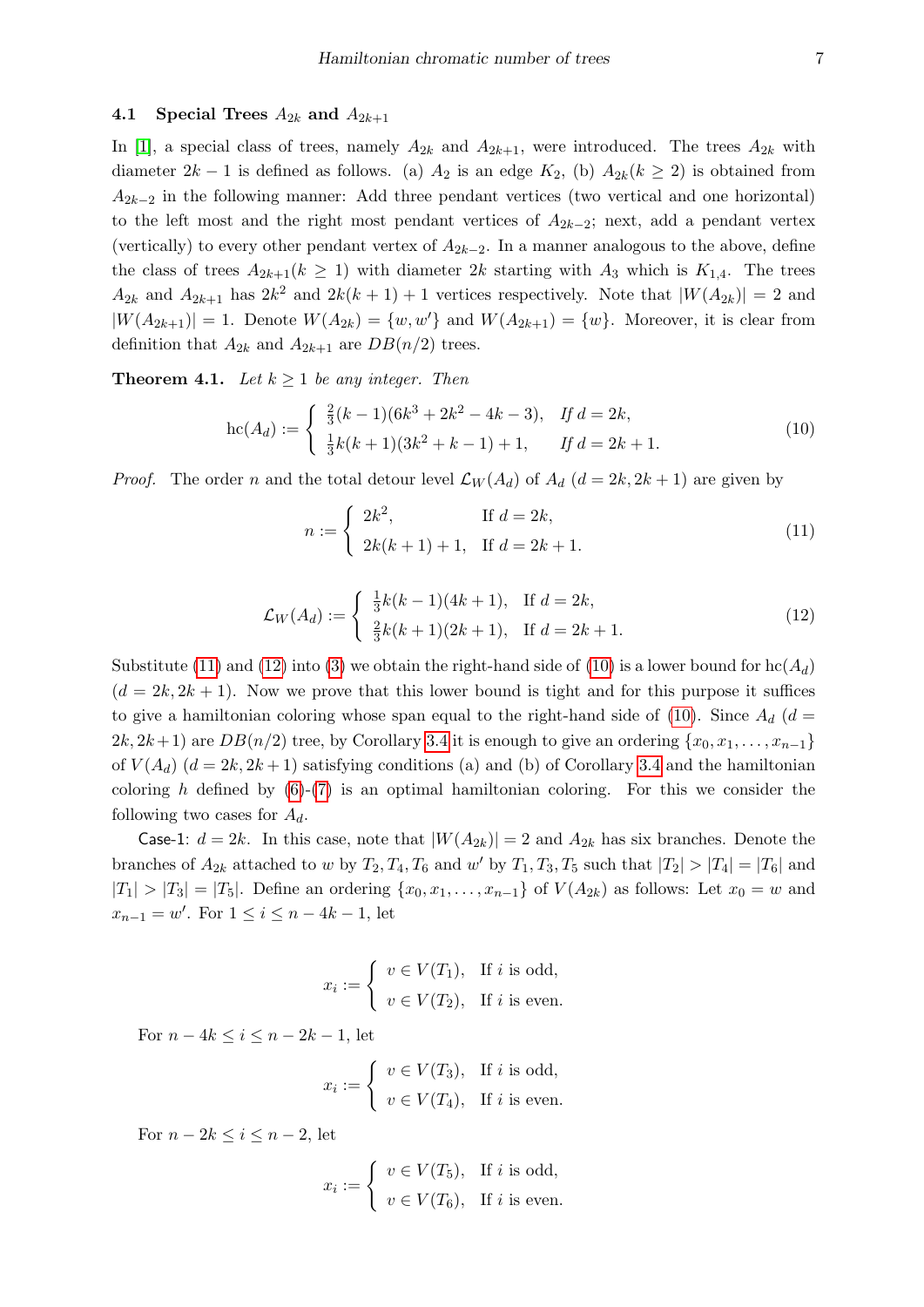In above ordering  $v \in V(T_i)$ , where  $i = 1, 2, \ldots, 6$ , we mean any v from  $V(T_i)$  without repetition. Note that  $\mathcal{L}(x_0) + \mathcal{L}(x_{n-1}) = 0$  and  $x_i, x_{i+1}$   $(0 \le i \le n-1)$  are in opposite branches of  $A_{2k}$ .

Case-2:  $d = 2k + 1$ . In this case, note that  $|W(A_{2k+1})| = 1$  and  $A_{2k+1}$  has four branches. Denote the branches of  $A_{2k+1}$  attached to w by  $T_1, T_2, T_3, T_4$  such that  $|T_1| = |T_2| > |T_3| = |T_4|$ . Define an ordering  $\{x_0, x_1, \ldots, x_{n-1}\}$  of  $V(A_{2k+1})$  as follows: Let  $x_0 = w$  and  $x_{n-1} = v \in V(T_4)$ such that v is adjacent to w. For  $1 \leq i \leq n-2k-1$ , let

$$
x_i := \begin{cases} v \in V(T_1), & \text{If } i \text{ is odd,} \\ v \in V(T_2), & \text{If } i \text{ is even.} \end{cases}
$$

For  $n-2k \leq i \leq n-2$ , let

$$
x_i := \begin{cases} v \in V(T_3), & \text{If } i \text{ is odd,} \\ v \in V(T_4), & \text{If } i \text{ is even.} \end{cases}
$$

Again in above ordering  $v \in V(T_i)$ , where  $i = 1, 2, 3, 4$ , we mean any v from  $V(T_i)$  without repetition. Note that  $\mathcal{L}(x_0) + \mathcal{L}(x_{n-1}) = 1$  and  $x_i, x_{i+1}$   $(0 \le i \le n-1)$  are in different branches of  $A_{2k+1}$ .  $\Box$ 

**Remark 4.2.** Note that in case of  $A_d$  ( $d = 2k, 2k + 1$ ),  $W(A_d) = C(A_d)$  and hence both the lower bounds given in Theorem [3.1](#page-3-7) and [\[3,](#page-10-6) Theorem 4] are identical. Moreover,  $\Delta(A_2) = 1$  but it is easy to verify that  $hc(A_2) = 0$  and the case of  $A_2$  is also consistent with the formula in  $(10).$  $(10).$ 

**Example 4.3.** An optimal hamiltonian coloring of  $A_2$ ,  $A_4$ ,  $A_6$  and  $A_3$ ,  $A_5$ ,  $A_7$  is shown in Fig[.1.](#page-7-0)



<span id="page-7-0"></span>Figure 1: An optimal hamiltonian coloring of  $A_2$ ,  $A_4$ ,  $A_6$  and  $A_3$ ,  $A_5$ ,  $A_7$ .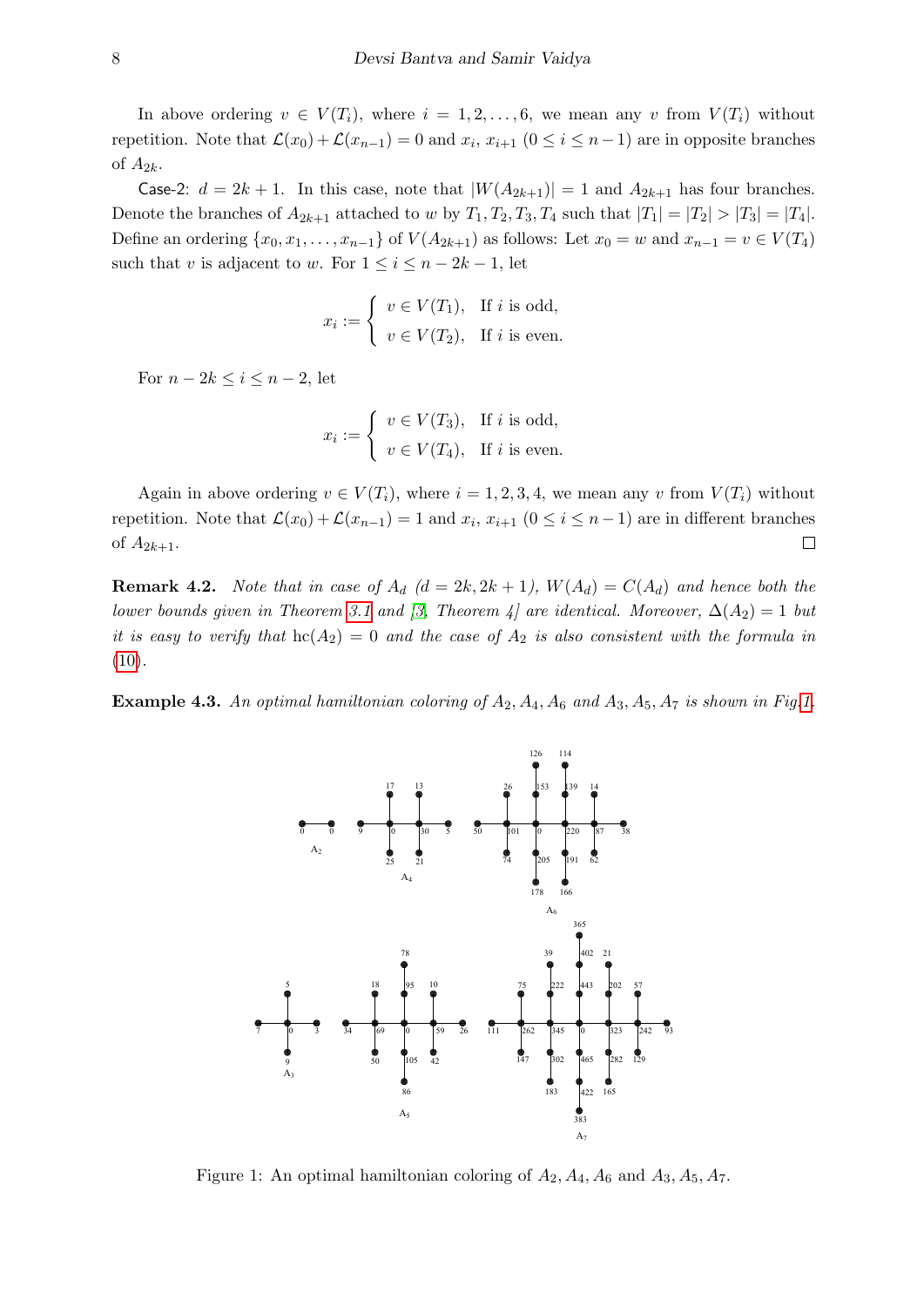## <span id="page-8-0"></span>4.2 Broom Trees  $B_{2k}$  and  $B_{2k+1}$

The broom tree  $B_{n,d}$  consists of a path  $P_d$ , together with  $(n-d)$  end vertices all adjacent to the same end vertex of  $P_d$ . Let  $k \geq 1$  be any integer. Define the broom trees  $B_{2k}$  and  $B_{2k+1}$  are broom tree  $B_{k(2k+1),2k}$  and  $B_{(k+1)(2k+1),2k+1}$ , respectively. It is clear that  $|W(B_{2k})|$  =  $|W(B_{2k+1})| = 1$ . Denote  $W(B_{2k}) = W(B_{2k+1}) = \{w\}$ . Moreover, it is clear from definition that  $B_{2k}$  and  $B_{2k+1}$  are  $DB(n/2)$  trees.

**Theorem 4.4.** Let  $k \geq 1$  be any integer. Then

<span id="page-8-3"></span>
$$
\operatorname{hc}(B_d) := \begin{cases} 2k(2k^3 + 2k^2 - \frac{11}{2}k + 1) + 2, & \text{if } d = 2k, \\ (2k+1)(2k^3 + 5k^2 - 2k - 1) + 2, & \text{if } d = 2k + 1. \end{cases}
$$
(13)

*Proof.* The order n and the total detour level  $\mathcal{L}_W(B_d)$  of  $B_d$   $(d = 2k, 2k + 1)$  are given by

<span id="page-8-1"></span>
$$
n := \begin{cases} k(2k+1), & \text{If } d = 2k, \\ (k+1)(2k+1), & \text{If } d = 2k+1. \end{cases}
$$
 (14)

<span id="page-8-2"></span>
$$
\mathcal{L}_W(B_d) := \begin{cases} 2k(2k-1), & \text{If } d = 2k, \\ 2k(2k+1), & \text{If } d = 2k+1. \end{cases}
$$
 (15)

Substitute  $(14)$  and  $(15)$  into  $(3)$  we obtain the right-hand side of  $(13)$  is a lower bound for  $\text{hc}(B_d)$   $(d = 2k, 2k + 1)$ . Now we prove that this lower bound is tight and for this purpose it is suffices to give a hamiltonian coloring whose span equal to the right-hand side of [\(13\)](#page-8-3). Since  $B_d$   $(d = 2k, 2k + 1)$  are  $DB(n/2)$  tree, by Corollary [3.4](#page-5-1) it is enough to give an ordering  $\{x_0, x_1, \ldots, x_{n-1}\}\$  of  $V(B_d)$   $(d = 2k, 2k + 1)$  satisfying conditions (a) and (b) of Corollary [3.4](#page-5-1) and the hamiltonian coloring h defined by  $(6)-(7)$  $(6)-(7)$  $(6)-(7)$  is an optimal hamiltonian coloring. For this we consider the following two cases for  $B_d$ .

Case-1:  $d = 2k$ . In this case, note that  $B_{2k}$  has  $k(2k - 1) + 1$  branches. Denote the branches of  $B_{2k}$  by  $T_i$ ,  $i = 1, 2, ..., k(2k-1) + 1$  such that  $|T_1| > |T_2| = ... = |T_{k(2k-1)+1}|$ . Let  $S = \{v : v \in V(T_1)\}\$ and  $S' = \{v : v \in V(T_i), i = 2, 3, ..., k(2k-1)+1\}.$  Define an ordering  ${x_0, x_1, \ldots, x_n}$  of  $V(B_{2k})$  as follows: Let  $x_0 = w$  and for  $1 \le i \le 4k - 4$ , let

$$
x_i := \begin{cases} v \in S, & \text{If } i \text{ is odd,} \\ v \in S', & \text{If } i \text{ is even.} \end{cases}
$$

For  $4k-3 \leq i \leq n-1$ , let

$$
x_i := v \in S'.
$$

In above ordering  $v \in X$ , where  $X = S, S'$  we mean any v from X without repetition. Note that  $\mathcal{L}(x_0) + \mathcal{L}(x_{n-1}) = 1$  and  $x_i, x_{i+1}$   $(0 \le i \le n-1)$  are in different branches of  $B_{2k}$ .

**Case-2:**  $d = 2k + 1$ . In this case, note that  $B_{2k+1}$  has  $k(2k+1) + 1$  branches. Denote the branches of  $B_{2k+1}$  by  $T_i$ ,  $i = 1, 2, ..., k(2k+1) + 1$  such that  $|T_1| > |T_2| = ... = |T_{k(2k+1)+1}|$ . Let  $S = \{v : v \in V(T_1)\}\$ and  $S' = \{v : v \in V(T_i), i = 2, 3, ..., k(2k+1)+1\}$ . Define an ordering  ${x_0, x_1, \ldots, x_n}$  of  $V(B_{2k+1})$  as follows: Let  $x_0 = w$  and for  $1 \leq i \leq 4k$ , let

$$
x_i := \begin{cases} v \in S, & \text{If } i \text{ is odd,} \\ v \in S', & \text{If } i \text{ is even.} \end{cases}
$$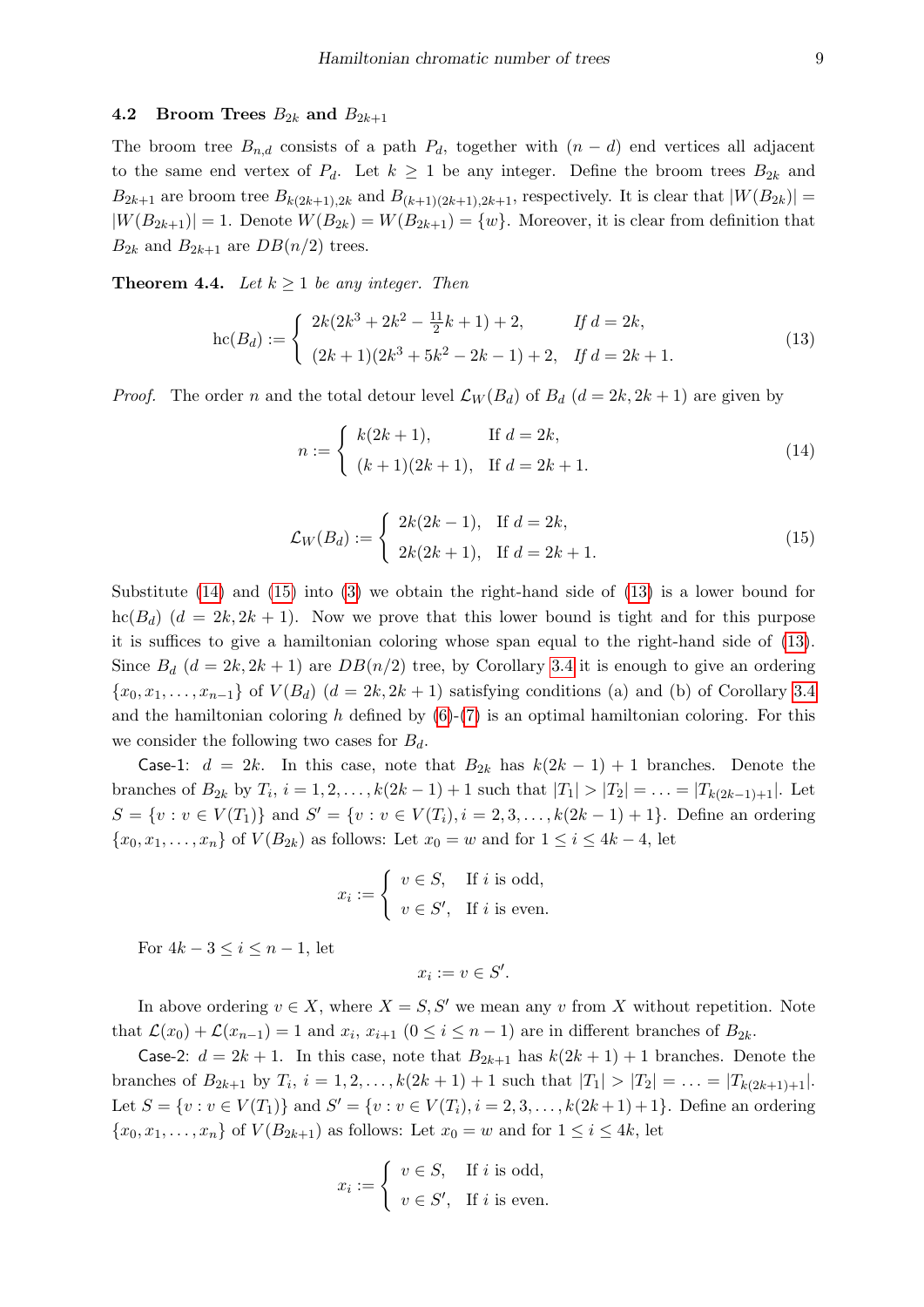For  $4k + 1 \leq i \leq n - 1$ , let

$$
x_i:=v\in S'.
$$

Again in above ordering  $v \in X$ , where  $X = S, S'$  we mean any v from X without repetition. Note that  $\mathcal{L}(x_0) + \mathcal{L}(x_{n-1}) = 1$  and  $x_i, x_{i+1}$   $(0 \le i \le n-1)$  are in different branches of  $B_{2k+1}$ which completes the proof.  $\Box$ 

**Example 4.5.** An optimal hamiltonian coloring of  $B_3$ ,  $B_5$  and  $B_4$ ,  $B_6$  is shown in Fig. [2.](#page-9-0)



<span id="page-9-0"></span>Figure 2: An optimal hamiltonian coloring of  $B_3$ ,  $B_5$  and  $B_4$ ,  $B_6$ .

We claim that the lower bound given in Theorem [3.1](#page-3-7) is better than the lower bound given in [\[3,](#page-10-6) Theorem 4] for broom trees  $B_d$  ( $d = 2k, 2k + 1$ ) except  $B_2$ . For broom tree  $B_2$ , both lower bounds are identical. Denote the right-hand side of [\(3\)](#page-3-5) and [\[3,](#page-10-6) Equation-(2)] by  $l b_W(T)$ and  $lb(T)$  respectively. That is,  $lb_W(T) = (n-1)(n-1-\zeta(T)) + \zeta'(T) - 2\mathcal{L}_W(T)$  and  $lb(T) =$  $(n-1)(n-1-\varepsilon(T))+\varepsilon'(T)-2\mathcal{L}(T)$ . Since  $hc(B_d)=lb_W(B_d)$   $(d=2k, 2k+1\geq 3)$ , it is enough to prove that  $lb_W(B_d) - lb(B_d) > 0$  to justify our claim.

**Theorem 4.6.** Let  $k \ge 1$  be any integer. Then  $l b_W(B_d) - l b(B_d) > 0$ , where  $d = 2k, 2k+1 \ge 3$ .

Proof. We consider the following two cases.

Case-1:  $d = 2k$ . In this case,  $lb_W(B_d) - lb(B_d) = 4k(k-1)^2 > 0$ .

Case-2:  $d = 2k + 1$ . In this case,  $lb_W(B_d) - lb(B_d) = 4k^3 - 2k^2 - k + 1 = k[(2k-1)^2 + 2(k-1)]$  $|1\rangle + |1\rangle = 0$  which completes the proof.  $\Box$ 

# 5 Concluding remarks

In [\[4\]](#page-10-2), Chartrand *et al.* proved that for  $n \geq 1$ ,

<span id="page-9-1"></span>
$$
hc(K_{1,n-1}) = (n-2)^2.
$$
\n(16)

This result can be proved using Corollary [3.4](#page-5-1) as follows. The total detour level of  $K_{1,n-1}$  is  $\mathcal{L}(K_{1,n-1}) = n-1$  and  $|W(K_{1,n-1})| = 1$ . Substituting  $\mathcal{L}(K_{1,n-1}) = n-1$  in [\(3\)](#page-3-5), we obtain that the right-hand side of [\(16\)](#page-9-1) is a lower bound for  $\mathrm{hc}(K_{1,n-1})$  and it is easy to find a hamiltonian coloring whose span equal to this lower bound (refer [\[4\]](#page-10-2)).